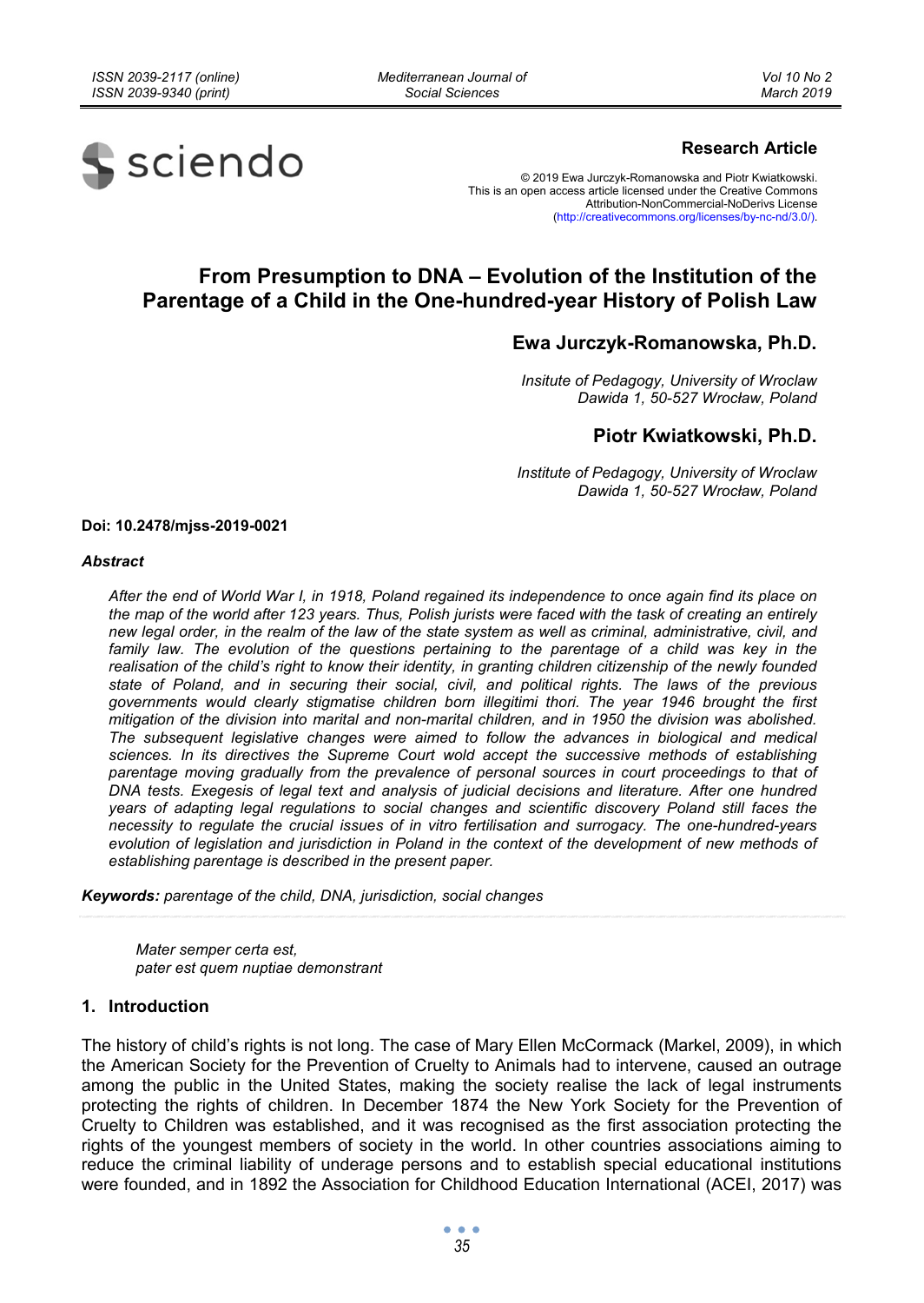| ISSN 2039-2117 (online) | Mediterranean Journal of | Vol 10 No 2 |
|-------------------------|--------------------------|-------------|
| ISSN 2039-9340 (print)  | Social Sciences          | March 2019  |

organised. However, it was only in the 20<sup>th</sup> century that child's rights were defined. In 1924 the concise Geneva Declaration of the Rights of the Child (LON, 24) was singed, and in the Universal Declaration of Human Rights (UDHR) from 1948 the United Nations declared that children had the rights to special care and protection (UNGA, 1948). Similarly in the UN Declaration of the Rights of the Child from 1959 it was decided that "with its birth the child has the right to a surname and a citizenship" (UNGA, 1959).Poland was the initiator of the works on the Convention on the rights of the child, started in 1978, which was accepted by the UN in 1989 (Czyż, 2002; UNGA, 1989). The Convention prohibited the discrimination of children for any reason, including birth. In art. 7 it was stated that "a child from the moment of its birth shall have the right to receive a name, a citizenship, and, if possible, the right to now its parents and to remain under their care" (UNGA, 1989, art. 7), while rendering the party states responsible for initiating actions aimed to protect the rights of children to retain their identity, including citizenship, surname, and family relations (UNGA, 1989, art. 8). Therefore, the right to know one's parentage became one of the fundamental rights of the child.

Parentage can be defined in the legal context, when legal regulations, especially those of family law, regulate the problems of the establishment of paternity and maternity, and in the biological context $^1$ .

When the notion of the protection of child's rights was born, Poland did not exist as a state, and the territories of the former state of Poland were part of Russia, Austria, and Prussia (the so-called "Partitions of Poland"). These states would introduce a number of repercussions after the failed January Uprising (with its outbreak on January 22, 1863). Intensive efforts were made to rid the Polish nation of its language and traditions. In the Vistula Land, also named the Kingdom of Poland, the administrative institutions of Polish character were successively dissolved: the State Council of the Kingdom of Poland, the Commission of Religious Denominations and Public Enlightenment, the Administrative Council (1867), the Commission of Internal Affairs (1868), and the Commission of Revenue and Treasury (1869). As a result, in 1869 the economic autonomy of the Kingdom of Poland was abrogated, and in 1874 the position of the governor-general who would hold the entirety of civil and military power was introduced (Arnold et al., 1990, p. 307). Poland existed only in the minds of the society fighting for their national identity through the voice of its thinkers, writers, and scientists. No Polish law existed at that time, and all the civil issues were decided according to the Russian, Prussian, or Austrian regulations. This was the state of affairs inherited by the creators of the independent Polish state which was established in 1918 after World War I. The creation of a coherent legal order became one of the burning issues. In 1919 the Codification Commission of the Second Republic of Poland was organised. Its aim was to unify legislation, the civil and the criminal law (*Act on the codification commission,* 1919, art. 2). In 1921 the first constitution was enacted, and therein the parentage of a child was mentioned twice. First of all, the rule was accepted that Polish citizenship was acquired by birth from parents both holding the Polish citizenship (CRP, 1921, art. 88). Thus, the right of blood was instituted. The constitution guaranteed "a complete protection of the life, freedom, and possessions for all regardless of their ancestry, language, race, or religion" (CRP, 1921, art. 94). The term "ancestry" is to be understood in the context of the person's family and social group. The state was obliged to provide care for the children requiring it (CRP, 1921, art. 103). Therefore, the questions of citizenship and the responsibility for the child were linked with establishment of parentage. However, these issues were not regulated in the interwar period. The broadening of the pertaining regulations was to come with the enactment of separate bills, and theretofore the laws from the times of the partitions were in force.

#### **2. 1919-1946. Child from a Marriage or an Orphan**

After the regaining of independence by Poland the questions of family law were not unified by the Polish legislation, which is why the regulations of the legal acts of the previous governments – first

<sup>&</sup>lt;sup>1</sup> In the paper emphasis is placed on the questions connected with the establishment of a child's parentage. *Issues connected with adoption and institutional care are not discussed, because they are too broad to be addressed in this article.*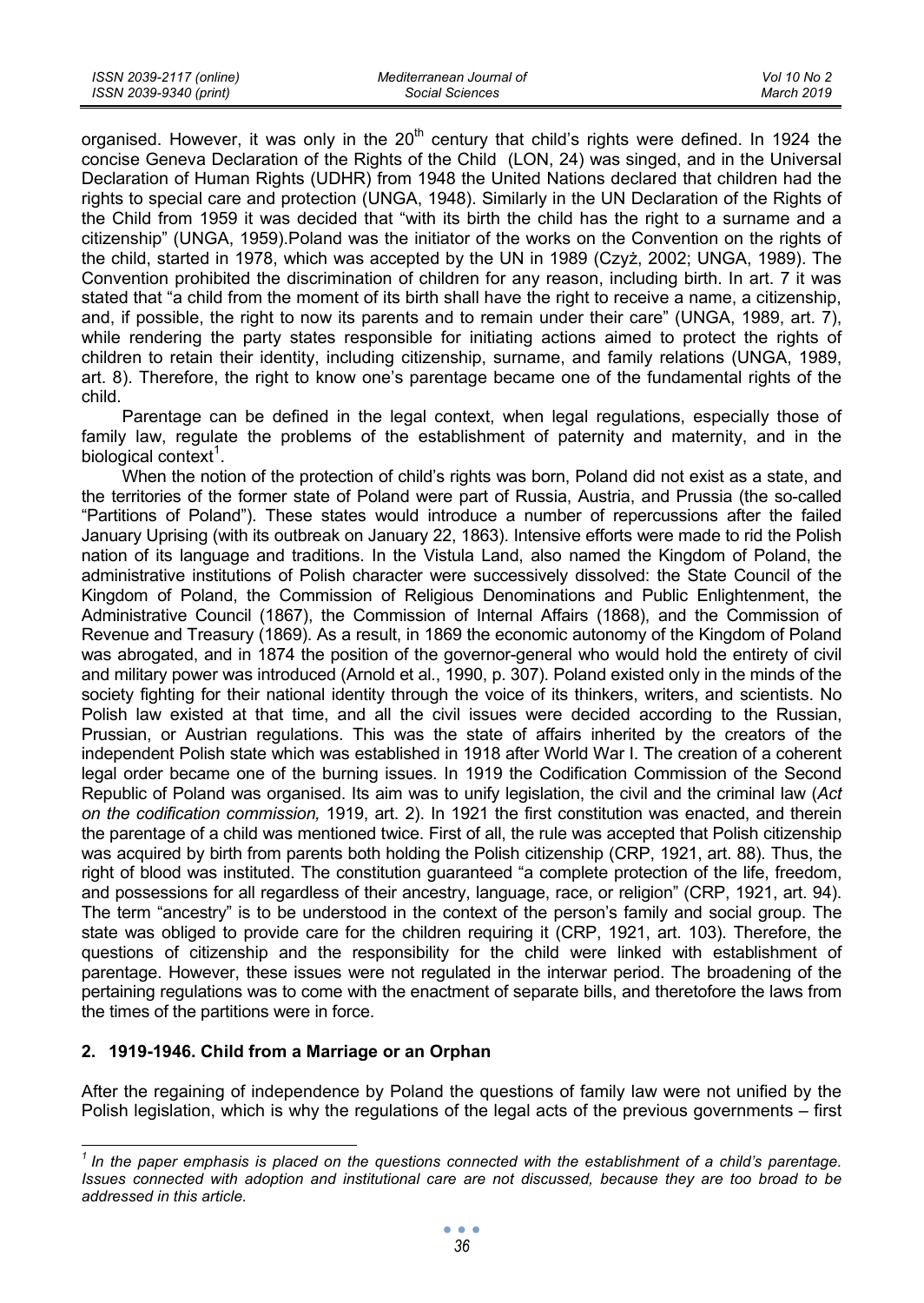| ISSN 2039-2117 (online) | Mediterranean Journal of | Vol 10 No 2 |
|-------------------------|--------------------------|-------------|
| ISSN 2039-9340 (print)  | Social Sciences          | March 2019  |

of all the *Civil code of the Kingdom of Poland*, the *Austrian civil code*, and vol. 10 pt. 1 of the Collection of laws<sup>2</sup> – remained in force. Working on the assumption that the maternity of a child is always certain, the regulations introduced numerous limitations in the area of the establishment of paternity. The notion of a child from marriage was clearly defined, because the assumption was made that if a child was born during marriage it was the child of the mother's husband and it was kin to both the families of the mother and the father. In the case of children born outside legal marriage it was assumed that they did not have parents in the legal terms. The mother was only the guardian of the child, and in extreme cases (regulations of the Austrian civil code of 1811 – *Allgemeines Bürgerliches Gesetzbuch*) the mother had to be granted the guardianship by a court of law (Fiedorczyk, 2014, p. 126). The law did not provide an opportunity to establish the paternity of children born outside marriage. The institution of equalling the rights of children born in and outside marriage was applied scarcely and was considered an act of grace on behalf of the state (Fiedorczyk, 2014, p. 126). According to statistical data the ratio of childbirth outside marriage was 6% and such children would typically be born to women not older than 24 (Szukalski, 2001, p. 8). It was customary that "corrective marriages" were entered into by pregnant women with men who may not have been the biological fathers. The laws of the previous governments did not allow mothers to take legal action to deny the recognition of paternity, even when child's rights were being breached (Fiedorczyk, 2014, p. 125).

While the Codification Commission organised in 1919 began to work on family and guardianship laws, the efforts ceased with the outbreak of World War II, and the diverse laws of the previous governments would remain in force until the end of the war. Only after 1945 were the works of the Commission finalised with the issuing of four decrees: *Marriage law* (1945), *Family law*  (1946), *Guardianship law* (1946), and *Marriage property law* (1946). From this moment on the problems of establishing and functioning of families were formally and legally regulated.

# **3. 1946-1978. The Genesis of the Methods of Establishing Paternity**

# *3.1 Family law of 1946.*

In the *Family law* passed in 1946 the division into marital and non-marital children is sanctioned, which resulted in the differentiation of the duties of biological parents in relation to their children, however, in the context of the laws of the previous governments these regulations ought to be considered progressive because they mitigated the differences, even though children born *illegitimi thori* would still be socially stigmatised.

 *2 During the partitions of Poland and in the first years of the existence of the Second Republic of Poland the legal acts of the previous governments, which also regulated family law, remained in force. They included: the criminal code of emperor Joseph II of 1786, called the Joseph Code, the Napoleonic Code of 1907, the Austrian Allgemeines Bürgerliches Gesetzbuch (ABGB) of 1811, the civil code of the Kingdom of Poland of 1825, the German civil code Bürgerliches Gesetzbuch (BGB) of 1900, as well as the Collection of laws of the Russian Empire (Свод законов Российской империи) of 1835. The jurisdiction pluralism on Polish lands led to numerous difficulties with defining the legal status of the citizens of the new Polish state. The regulations were abolished with the decrees introducing a new codification of family law in the broad sense in Poland: Cf. the decree of September 25, 1945 Regulations introducing the marriage law, Journal of laws 1945 Issue 48 pos. 271; the decree of January 22, 1946 Regulations introducing the family law, Journal of laws 1946 Issue 6 pos. 53; the decree of May 14, 1946 Regulations introducing the guardianship law, Journal of laws 1946 Issue 20*  pos. 136; the decree of May 29, 1946 Regulations introducing the marriage property law, Journal of laws 1946 *Issue 31 pos. 197. The listed decrees include a detailed enumeration of the legal acts or their parts which were repealed as a result of family law reform of 1945-1946. The decree of January 22, 1946 Regulations introducing the family law was crucial for the discussed subject matter because therein 27 legal acts regulating family life*  were abolished, including those pertaining to establishment of parentage and the status of children born in and *out of wedlock – in the territories previously belonging to Austria there were 16 such legal acts (the oldest from 1791), in those belonging to Prussia 3 legal acts (the oldest from 1877), in the territories which had belonged to Russia 2 legal acts (the oldest from 1835), and in the lands of the dependent Kingdom of Poland 5 legal acts (the oldest from 1807), as well as 2 legal acts from the interwar period. What is interesting is that a number of regulations of the Napoleonic Code of 1807 remained in force.*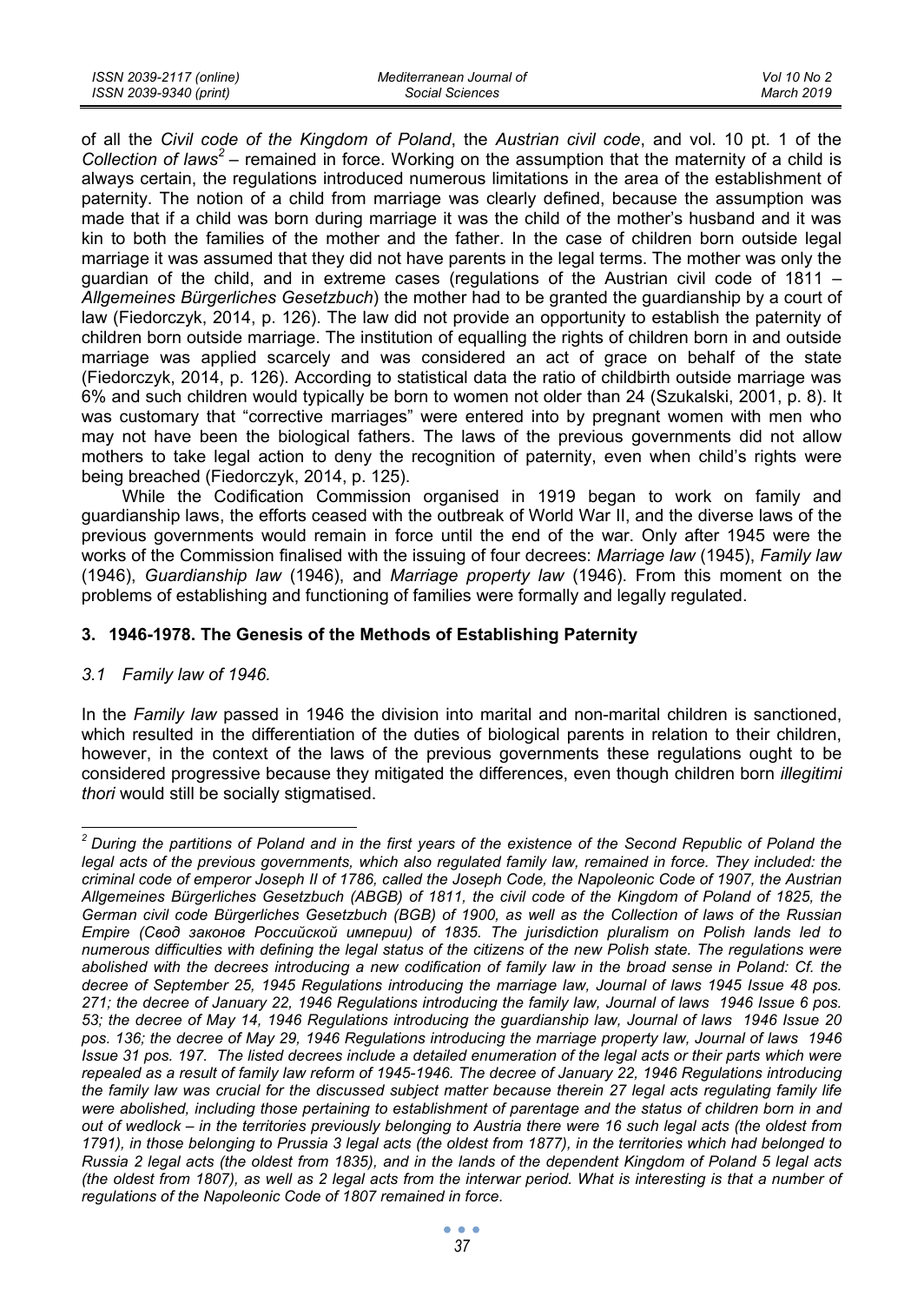| ISSN 2039-2117 (online) | Mediterranean Journal of | Vol 10 No 2 |
|-------------------------|--------------------------|-------------|
| ISSN 2039-9340 (print)  | Social Sciences          | March 2019  |

In the case of marital children clear rules of establishing paternity were introduced, and they are still in force today, with certain amendments. A child was presumed to have been born within marriage if its birth occurred during marriage or within 300 days of its dissolution (*FL,* 1946, art. 5). On this basis it was presumed that the mother's husband was the father and thus the child is marital and it is granted certain rights. The child could bear the father's surname, and both the parents were obliged to provide guardianship, care, and to raise the child. "Presumption of birth within marriage" was altered to "presumption of paternity" (*FC,* 1950, art. 42 § 1), while the essence of the presumption remained unchanged.

Presumption of birth within marriage could be refuted through legal action to "deny the birth of child within marriage" (*FL,* 1946, art. 6) which the father could initiate within three months of receiving information about the birth. Depending on the time since entering into marriage the husband of the mother could refute the presumption in two ways. The regular denial consisted in submitting a statement that one is not the father, without the necessity to present any justifying circumstances. Such a statement, placing the burden of proof with the defendant, was sufficient to deny birth of child within marriage if it was not proven probable, in the form of contrary evidence, that the father had had sexual intercourse with the mother of the child between 300 and 180 days before its birth. However, if the child was born after 180 days since the beginning of the marriage the denial of the presumption had to be justified by demonstrating obvious improbability that the husband is the child's father (*FL,* 1946, art. 6 - confirmed denial). At the same time, the Decree of 1946 denied the mother's husband the right to refute the presumption of birth within marriage if the husband knew about the pregnancy at the time of entering into marriage or had by any means recognised the child, unless such act was the result of deceit (*FL,* 1946, art. 7). This regulation of the question of parentage was grounded in the social situation. The differentiation between marital and non-marital children implied the social stigmatisation of the latter. That is why it was not uncommon that women in early pregnancy quickly entered into marriages so that their children could enjoy the marital status, the right to bear the mother's husband's surname, and so that the duty to bring up and to provide for the child would lie with both the parents.

In the references it is stated that in Poland in the years after the war 1.8 million non-marital children were born (Szukalski, 2001, p. 3), and the ratio of birth outside marriage in 1948 was estimated to be 8%, dropping to 4% in the 1960s. The legal duty to register marriages was introduced in 1945 (*Act on acts of marital status*, 1945). One of the reasons for the decrease of the ratio was the legalisation of abortion in 1956 (Act on the conditions of permissibility of abortion, 1956). "The Polish society would remain true to the traditional rules calling for "corrective" marriages to remove the odium of "illegitimacy" from the child" (Szukalski, 2001, p. 14).

In the case of non-marital children the *Family law* decree introduced the new institution of "searching for paternity", as part of which both the mother and child could demand the establishment of paternity through legal action, and the action could be initiated against the father or his inheritors (*FL,* 1946, art. 46), while one who had had sexual intercourse with the mother between 300 and 180 days before the birth of the child was presumed to be the father (*FL,* 1946, art. 47). This legal construction of the presumption of paternity has remained in the subsequent codes: *Family code* of 1950 and *Family and guardianship code* of 1964. Presumption of paternity could be denied by demonstrating as evidence facts which could raise considerable doubts as to the paternity of the defendant (*FL,* 1946, art. 47). A situation in which the mother had sexual intercourse with a man other than the defendant presented no obstacle in establishing paternity, and the decision as to whether the defendant can indeed be presumed the father was made by the court on the basis of the evidence presented in the proceedings (*FL,* 1946, art. 48). If the child was born within the period in which birth within marriage can be presumed the described legal action for paternity could only be initiated if the child was considered non-marital by court (*FL,* 1946, art. 49). The right to initiate legal action for paternity was also granted to social services if the child remained under the care of a public law institution, unless such action had been previously initiated by the mother or a legal representative (*FL,* 1946, art. 50).

In the case when a man was established as the father (even when the child was born dead - *FL,* 1946, art. 55), he was required to cover the costs of childbirth and a three-month (or longer in specific cases) maintenance of the mother (*FL,* 1946, art. 54). The court could also grant the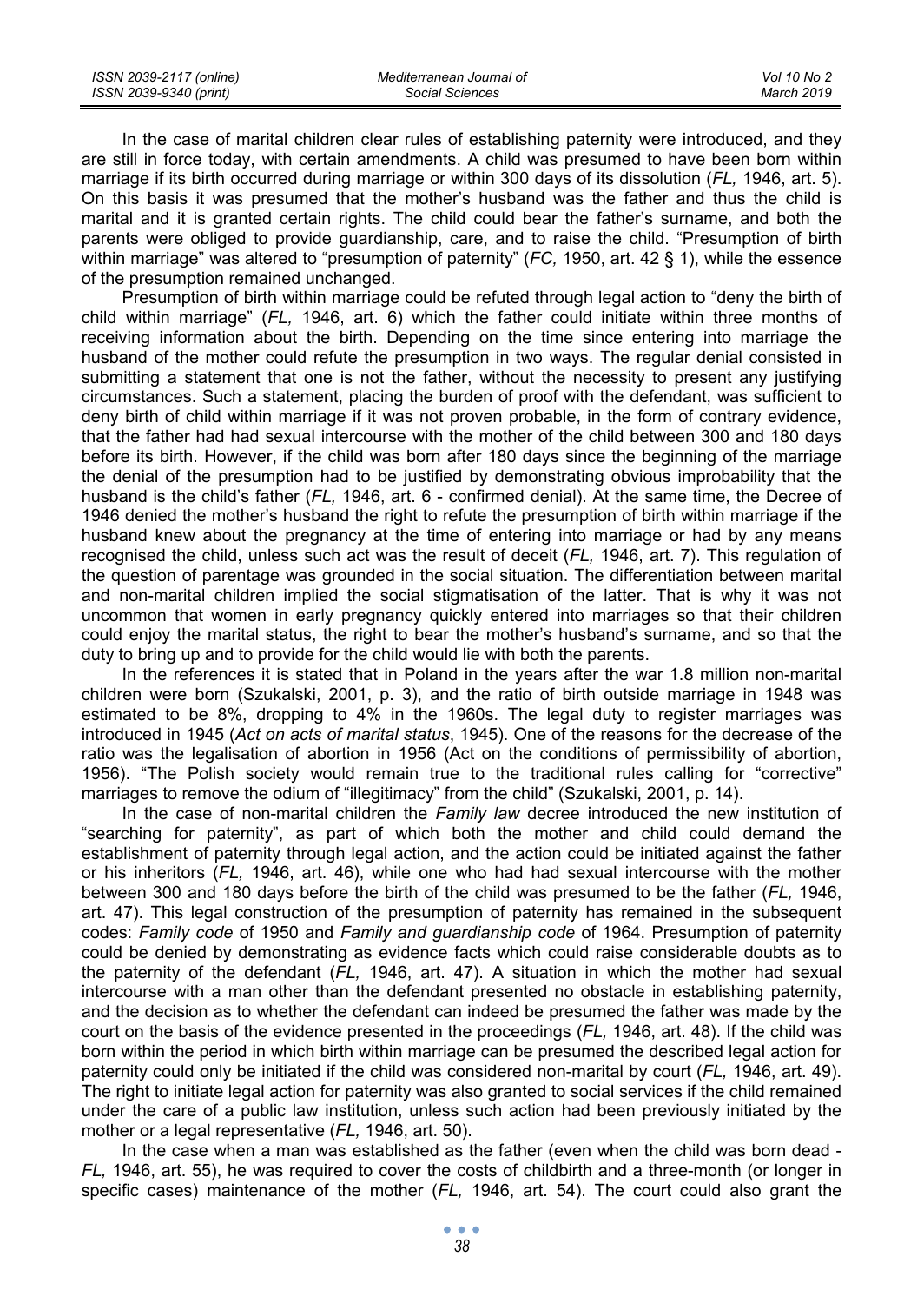| ISSN 2039-2117 (online) | Mediterranean Journal of | Vol 10 No 2 |
|-------------------------|--------------------------|-------------|
| ISSN 2039-9340 (print)  | Social Sciences          | March 2019  |

mother a refund of the costs of other expenses connected with pregnancy and childbirth (*FL,* 1946, art. 54). If the man had previously promised the mother marriage the court could grant the woman an additional sum for moral damages (*FL,* 1946, art. 54). This was the case when the promised marriage was not subsequently entered into. Although the establishment of paternity of non-marital children did not lead to relations of kin between the father and his family (*FL,* 1946, art. 51 *a contrario*) the decree of 1946 placed the duty to provide for the child on both the parents (*FL,* 1946, art. 56), and if one of the parents failed to meet the requirements the other parent had to fulfil them while at the same time being granted the right of recourse claim (*FL,* 1946, art. 58). An interesting solution was the introduction of the responsibility for the costs of raising a non-marital child placed on the inheritors of a deceased father (*FL,* 1946, art. 60). In spite of these regulations imposing upbringing duties on the father, *Family law* clearly indicated that the mother was the guardian of a non-marital child (*FL,* 1946, art. 62).

In the area of parentage and the division of children into marital and non-marital in *Family law* the legislator introduced three institutions aimed to equalise their legal status. The first of them was "entitlement": a child born before the parents got married was recognised as marital (*FL,* 1946, art. 63).

The institution of "recognition" of a child by the father rendered the child marital, and the decree of 1946 did not make it obligatory for the parents to enter into marriage. It was only necessary for the father to recognise the child through "a statement given in front of a guardianship authority, a registry official, a notary, or in a last will" (*FL,* 1946, art. 64). A action to "deny the recognition of legal force" could be instituted by the mother or the child exclusively and only when the person recognising the child was not indeed the father (*FL,* 1946, art. 66).

The institution of the "equalisation" of a non-marital child unrecognised by the father with a marital child could be employed when "the parents remained in a de facto marital community or treated the child as if it were a marital child" (*FL,* 1946, art. 69). The equalisation took place with the decision of a guardianship authority, accepted by a court of appeals, after an application submitted by a mother or a child (*FL,* 1946, art. 69 and 70). The guardianship authority had the right to deny the equalisation for important reasons, especially if such an act could lead to public outrage (*FL,*  1946, art. 72).

The construction of the institution of parentage of 1946 was based on pre-war projects (see: Radwański, 2008) which were to a large extent inadequate after the social changes taking place in Poland after World War II. The legalised stigmatisation of non-marital children, the failure to grant the right to enter legal action to deny paternity of the father to married women, the establishment of relations of kin of non-marital children with the mother and her family exclusively, and reducing the role of the father of a non-marital child to providing financial security, as well as the construction of regular denial of birth within marriage with the burden of proof placed on the mother were the expression of a decisive lack of equality between the rights of the parents. Because of the aforementioned inadequacy of the legal regulations of social life works were initiated on a new legal act, which was to regulate the entirety on the problems of family law in Poland.

#### *3.2 Family code of 1950.*

In July 1948 the newly founded Polish-Czechoslovakian Commission for Legal Cooperation (Szer, 1964; Jurczyk-Romanowska, 2014) initiated its works. In 1949 the commission presented two very similar projects: the Czechoslovakian act on family law and the Polish *Family code*, which was enacted in 1950 with minor amendments (Ignatowicz, 2000, p. 24; *FL,* 1950). The distinction between marital and non-marital children was removed. It was undoubtedly connected with the works on a new constitution of Poland which, with its enactment in 1952, made all children legally equal. Article 67 of the Constitution stated that: (1) Marriage and family remain under the protection of the People's Republic of Poland. Numerous families are placed under particular care. (2) Birth outside marriage does not reduce the rights of a child (*CPRP*, 1952).

The *Family code* which had gone into effect two years before the new constitution changed the perspective on non-marital children, formalising the relations of kin with the father as well as the mother while at the same time obliging both the parents to be the guardians of the child and its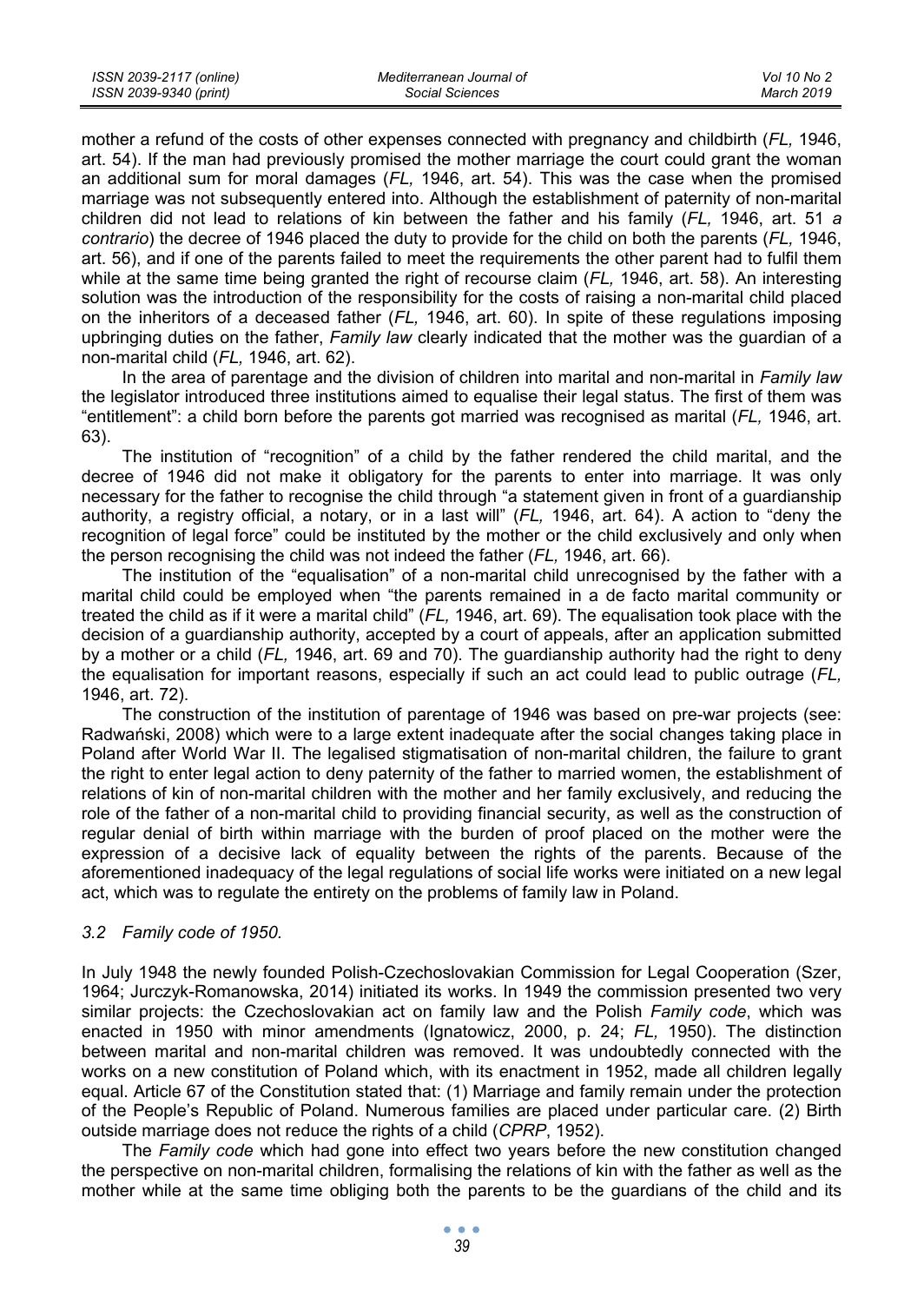| ISSN 2039-2117 (online) | Mediterranean Journal of | Vol 10 No 2 |
|-------------------------|--------------------------|-------------|
| ISSN 2039-9340 (print)  | Social Sciences          | March 2019  |

possessions, to care for its physical and spiritual development, to provide for the child, and to educate it in a way as to be able to work for the good of the society, with regard to its talents (*FC,*  1950, art. 35). Both the parents were obliged to provide for and bring up the child. According to the code, these duties could be fulfilled in part or in entirety by personally caring for the child (*FC,* 1950, art. 39). While removing the duality of the legal status of children the *Family code* stated that a child ought to bear the surname of the father. Only in the case when the father was unknown could the child have the mother's surname (*FC,* 1950, art. 36). This regulation was aimed to reduce the stigmatisation of children born outside marriage.

In relation to establishing paternity the notions of "presumption of birth of the child within marriage" was substituted with "presumption of paternity" in *Family code*, however, the construction of the institution remained unchanged (*FC, 1950*, art. 42 § 1). So was the case with collisions of presumptions: "If a child was born, in fact, within 300 days from the dissolution or annulment of a marriage, but after the mother entering into a new marriage, the second husband is presumed to be the father" (*FC, 1950*, art. 42 § 2). The legislator specified the statement that "doubts arise as to which marriage the child is from" (*FL, 1946*, art. 15 § 2) pointing to the duration of 300 days since the dissolution of the first relationship (*FC, 1950*, art. 42 § 1).

The husband of the child had the right to enter legal action to deny paternity within 6 months since learning of the birth of the child (*FC, 1950*, art. 48 - thus, the time to initiate the action was doubled), and the right to enter the action was granted a legal representative of the mother's husband in case of his total incapacitation (*FC, 1950*, art. 48). However, in contrast to *Family law* of 1946, the inheritors of the mother's husband were denied the right. This suit was entered against the mother and the child (*FC, 1950*, art. 50). Two types of denial were maintained: regular denial (if the child was born until 180 days since contracting the marriage), and denial with the necessity to prove the improbability of paternity (if the child was born between 180 and 300 days from the dissolution of marriage). A subtle change to the construction of regular denial was introduced. *Family code* stated that "to abolish the presumption of paternity it is sufficient for the husband to submit in his action to deny paternity a statement that he is not the father of the child, unless he had had sexual intercourse with the mother of the child between 300<sup>th</sup> and 180<sup>th</sup> day before it was born or that when entering into marriage he was aware of the pregnancy" (*FC, 1950*, art. 49 § 2). Thus, the fact of having had sexual intercourse with the mother within the duration defined in the legal act and awareness of the pregnancy were to make it impossible to employ regular denial of parenthood and to necessitate the entering of the denial with the proof of the improbability of paternity. Thus, the burden of proof lay with the father. Freeing the mother from the duty to make plausible the circumstances of sexual intercourse with the father within the defined duration of time was undoubtedly an improvement of the situation of women in family law, however, what was of even greater importance in the matter was article 51, in which for the first time the mother was granted the right to enter legal action to deny the paternity of her husband within 6 months of childbirth (*FC, 1950*, art. 51). Before the amendment married women did not have that right, even when the husband was not the biological father. Regardless of the subject initiating the suit, denial of paternity was impossible after the death of the child (*FC, 1950*, art. 52).

The *Family code* of 1950 stated that the legal relationship between the father and the child could be established in three ways only: as a result of the aforementioned presumption, through recognition of the child by the father, or through establishment of paternity by a court of law. This regulation organised the dispersed system of presumptions, the circumstances necessary to be proven, and the available institutions of "entitlement", "recognition", and "equalisation" present in the earlier acts. After the enactment of the *Family code* in 1950 a man could employ the institution of "recognising the child" in front of a registry official or a guardianship authority, but such act required now the mother's agreement, unless she was deceased, was incapacitated, or acquiring her agreement would encounter obstacles difficult to overcome. However, in the latter situation the mother had the right to – when the obstacle was removed and within 6 months of learning of the recognition of the child – to request the annulment of the recognition if the man was not the biological father of the child (*FC, 1950*, art. 44). It ought to be noted that in the previous regulation the mother did not enjoy this right, and the recognition of the child was a unilateral act of will, which could even be included in one's last will (*FL, 1946*, art. 64 § 2). Thus, as a result of the enactment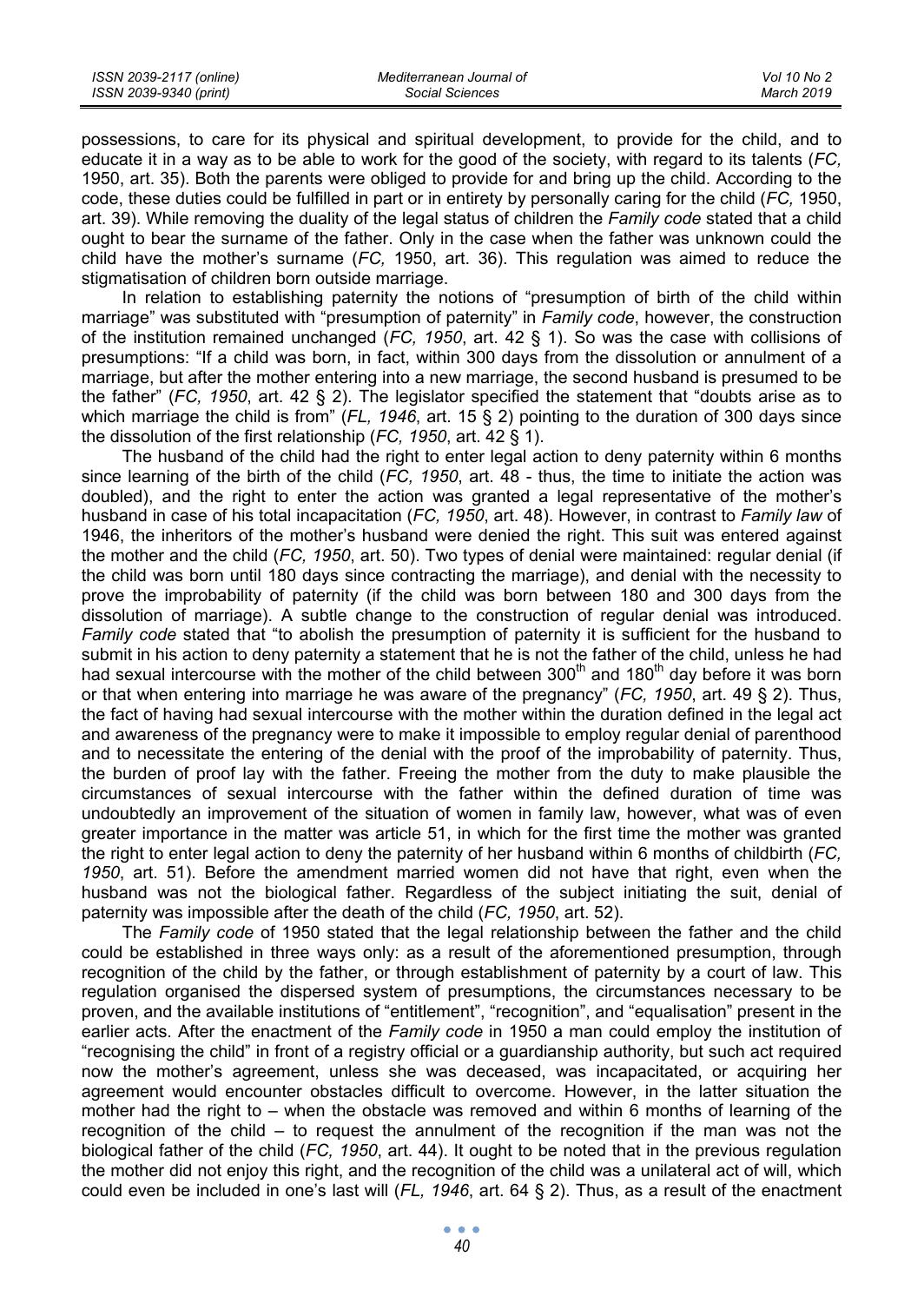| ISSN 2039-2117 (online) | Mediterranean Journal of | Vol 10 No 2 |
|-------------------------|--------------------------|-------------|
| ISSN 2039-9340 (print)  | Social Sciences          | March 2019  |

of new legal regulations mothers received considerably greater prerogatives connected with the formal paternity of their children. In the new regulations the institution of the recognition of a child was broadened to include the *nasciritus*, i.e., a yet unborn child (*FC, 1950*, art. 45), which also led to reduced stigmatisation of non-marital children. The new act also granted the father the right to abolish the recognition of a child because of a fault in a statement of will (which was a broader term than the previously employed deceit), but only in the case when he was not indeed the father. The father had six months after the recognition to enter the action (*FC, 1950*, art. 46).

The right to enter the demand for a court of law to establish paternity belonged to the mother and the child. In this situation it was presumed that the father of the child is the man who had sexual intercourse with the mother between the 300<sup>th</sup> and the 180<sup>th</sup> day before birth (*FC, 1950*, art. 47). Thus, the presumption construct form 1946 was retained.

The greatest achievement of the new act was making marital and non-marital children legally equal by introducing common regulations pertaining to parental guardianship and relationships between parents and children. Women were granted more rights connected with presumption of paternity, recognition of a child, and legal establishment of paternity, and the time to employ these institutions was prolonged from 3 to 6 months. This regulation, with a single exception (*Decree on the change in the family code*, 1953), remained unchanged until 1965 when the *Family and guardianship code* (*FGC, 1964*) was enacted, and has been in force until today in its amended form. The exception pertained to granting the child the right to enter legal action to deny being born within marriage, within three years of becoming an adult. The action was initiated against the husband of the mother, and when he was not alive or his place of residence remained unknown, against the curator established by a guardianship authority. Before the child became an adult the mother was its representative in the cases to deny paternity (*Decree on the change in the family code*, 1953, art. 52).

#### *3.3 Family and guardianship code of 1964.*

The *Family code* of 1950 was believed to have been faulty. It regulated all the issues of family law in 93 articles (*FC, 1950*), whereas the same matter was normalised in decrees in 1945 and 1946 encompassing 245 articles (*Marriage law,* 1945; *FL, 1946*; *Guardianship law,* 1946; *Marriage property law,* 1946). Despite its conciseness, the *Family code* constituted a great step forward in providing equal rights of men and women in marriage and family, as well as equal rights for children born within and outside marriage. However, numerous questions remained without legal regulation, which presented courts with substantial difficulties. That is why works on a new legal act were initiated in 1956 in the Codification Commission (Ignatowicz, 2000, pp. 24-25), which resulted in the enactment of *Family and guardianship code* in 1964. The code went into force on January 1, 1965 (*Regulations introducing the Family and guardianship code*, 1964), and remains so until today, although it has undergone major amendments in the recent years.

The new legal regulation retained the presumption of paternity in an unchanged form – the mother's husband was still presumed to be the father if the child was born during the marriage or within 300 days of its dissolution. The collision of presumptions was ruled in the same manner when the mother contracted a new marriage within 300 days of the dissolution of the previous one. At the same time it was decided that the presumptions could be abolished only as result of a legal action to deny paternity (*FGC, 1964*, art. 62), retaining the six-months' time since acquiring the information about childbirth defined in 1950 (*FGC, 1964*, art. 63). The title to file a lawsuit by a legal representative of the mother's husband was also retained, in the case of him being totally incapacitated because of mental illness or another type of mental disorder, provided he fell ill within the time allowing for the initiation of the legal action (*FGC, 1964*, art. 64 § 1). In relation to the previous regulation the catalogue of the reasons was broadened with "other mental disorders", and the opportunity to file a lawsuit by the husband after the incapacitation was abolished, providing additional 6 months after the abolishment, or acquiring the information about childbirth after the abolishment, provided that the legal actions had not been previously entered by a legal representative (*FGC, 1964*, art. 64 § 2). A mother's husband afflicted by mental illness or disorder but not incapacitated also received the right to enter a suit according to the same rules as in the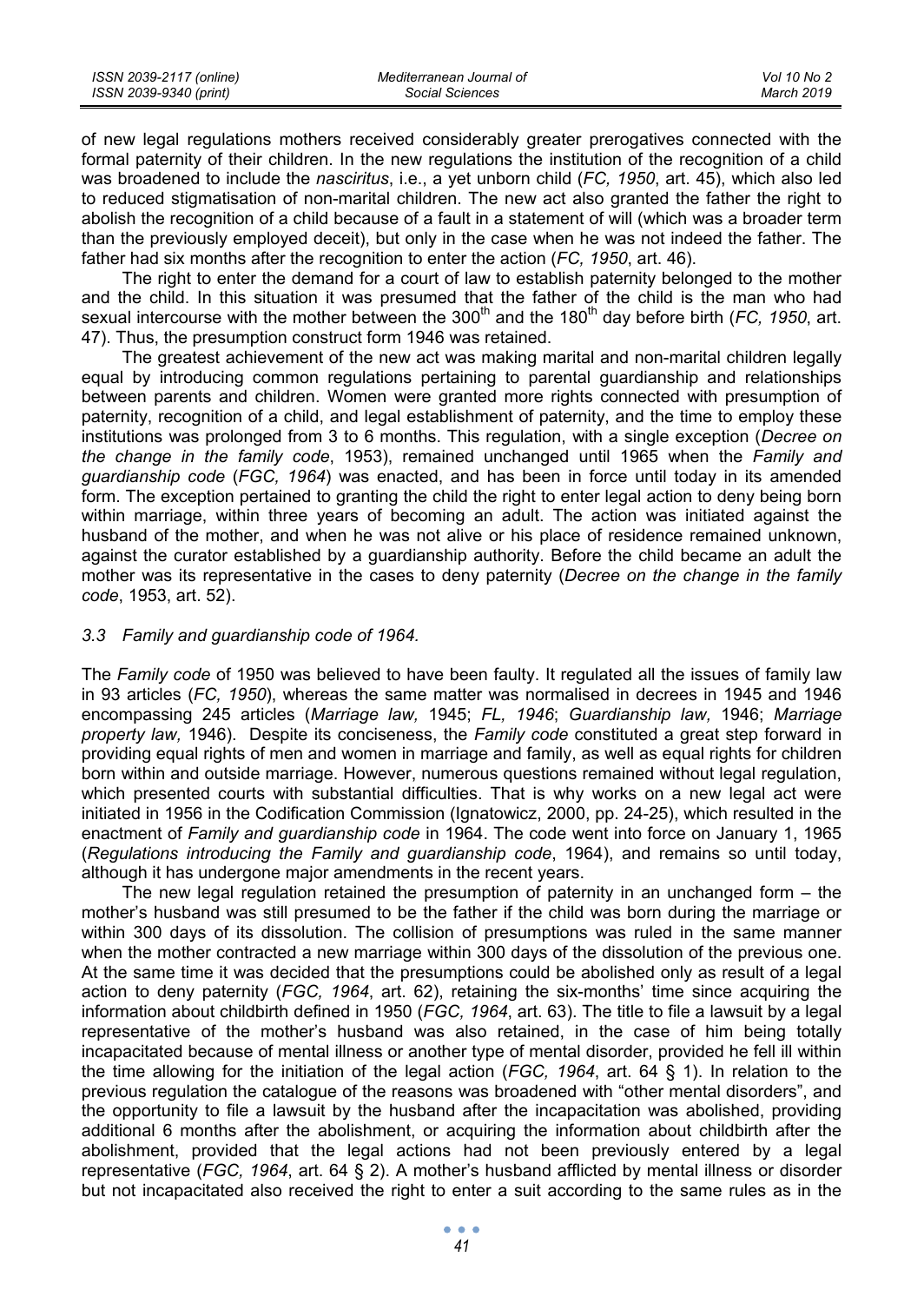case of incapacitation (*FGC, 1964*, art. 65).

As in the regulations of 1946 and 1950 two types of denial of paternity were retained: regular denial and denial with demonstration of improbability that the husband was the father. However, in 1964 we find a clearly expressed relation to the second type of denial – if the husband "had sexual intercourse with the mother of the child no later than in the 300<sup>th</sup> and no sooner than the 180<sup>th</sup> day before the birth of the child, or if upon contracting the marriage he was aware of the pregnancy" (*FGC, 1964*, art. 68 § 2). The change of the term defining the time of the intercourse ought to be noted. In *Family law* it was: "in the time from the 300<sup>th</sup> to the 180<sup>th</sup> day before the birth of the child" ( $FL$ , 1946, art. 6 § 2), and in *Family code*: "in the time between the 300<sup>th</sup> and 180<sup>th</sup> day before its birth" *FC, 1950*, art. 49 § 2), and in the *Family and guardianship code* currently in force there is the definition: "no later than in the  $300<sup>th</sup>$  and no sooner than the  $180<sup>th</sup>$  day before the birth of the child" (*FGC, 1964*, art. 68 § 2). The earlier definitions appear easier to understand, nevertheless, the regulation from 1964 leaves no doubt as to the  $180<sup>th</sup>$  day – the presumption is not feasible if the intercourse took place on that day. In the earlier regulations this issue was debatable.

In the act of 1964 the previously assumed rights of the mother (6 months since childbirth) (*FGC, 1964*, art. 69) and the child (three years since becoming an adult) (*FGC, 1964*, art. 70) to enter a lawsuit to deny paternity were included. In both cases the abolishment of the presumption could only happen as a result of demonstrating the improbability that the mother's husband was the child's father. Each of the subjects in the legal action to deny paternity entered the lawsuit against all the persons whose legal situation could be changed as a result. Thus, they were: the mother's husband against the child and the mother, and, if the mother was deceased, against the child (*FGC, 1964*, art. 66); the mother against the husband and the child, and, if the father was deceased, against the child (*FGC, 1964*, art. 69); the child against the husband of its mother and the mother, and, if the mother was deceased, against her husband, while, if the mother's husband was deceased, against a curator assigned by a guardianship court (*FGC, 1964*, art. 70). Denial of paternity was not allowed after the death of the child (*FGC, 1964*, art. 71).

In the situation when the aforementioned presumption of paternity did not arise or has been refuted in the course of a legal action to deny paternity, paternity could only be established through recognition or the decision of a court of law (*FGC, 1964*, art. 72). The child could be recognised by the father. *Family and guardianship code* broadened the regulations of the previous acts by making the possibility to recognise a child dependant on the capacity to perform acts in law, and the acquiring of required agreements. A man with a full capacity to act in law had the right to recognise a child, when:

- If the child was not an adult the agreement of the mother was required, and if the mother was deceased, or she had been deprived of parental guardianship, the agreement of a legal representative of the child was required (*FGC, 1964*, art. 77 § 1),
- If the child was an adult the agreement of the child and of the mother, and if the mother was deceased or communicating with her encountered obstacles difficult to overcome her agreement was not obligatory (*FGC, 1964*, art. 77 § 3),
- If a yet unborn child (a *nasciturus*) was to be recognised, the mother's agreement was always required (*FGC, 1964*, art. 77 § 2),
- If the recognition pertained to a deceased child it was possible only when the child had left descendants (*FGC, 1964*, art. 76).

A man with limited capacity to act in law had the title to recognise a child when apart from the aforementioned agreements he also received the agreement of his legal representative, however, *Family and guardianship code* did not define a possibility to recognise the child of a totally legally incapacitated father, even through a legal representative (*FGC, 1964*, art. 73).

As in the case of previous regulations, the recognition of the child was to take place in front of a registry official or a guardianship court, however, an exception was added: "In the case of a father in immediate danger to life he can recognise the child in front of a member of a local national council or a notary" (*FGC, 1964*, art. 79 § 2).

In the act of 1964 the time limit for the abolishment of recognition because of faults in the statement of will was prolonged from 6 months (*FC, 1950*, art. 46) to one year (*FGC, 1964*, art. 80), while the title to submit the action was granted to the man who had recognised the child (*FGC,*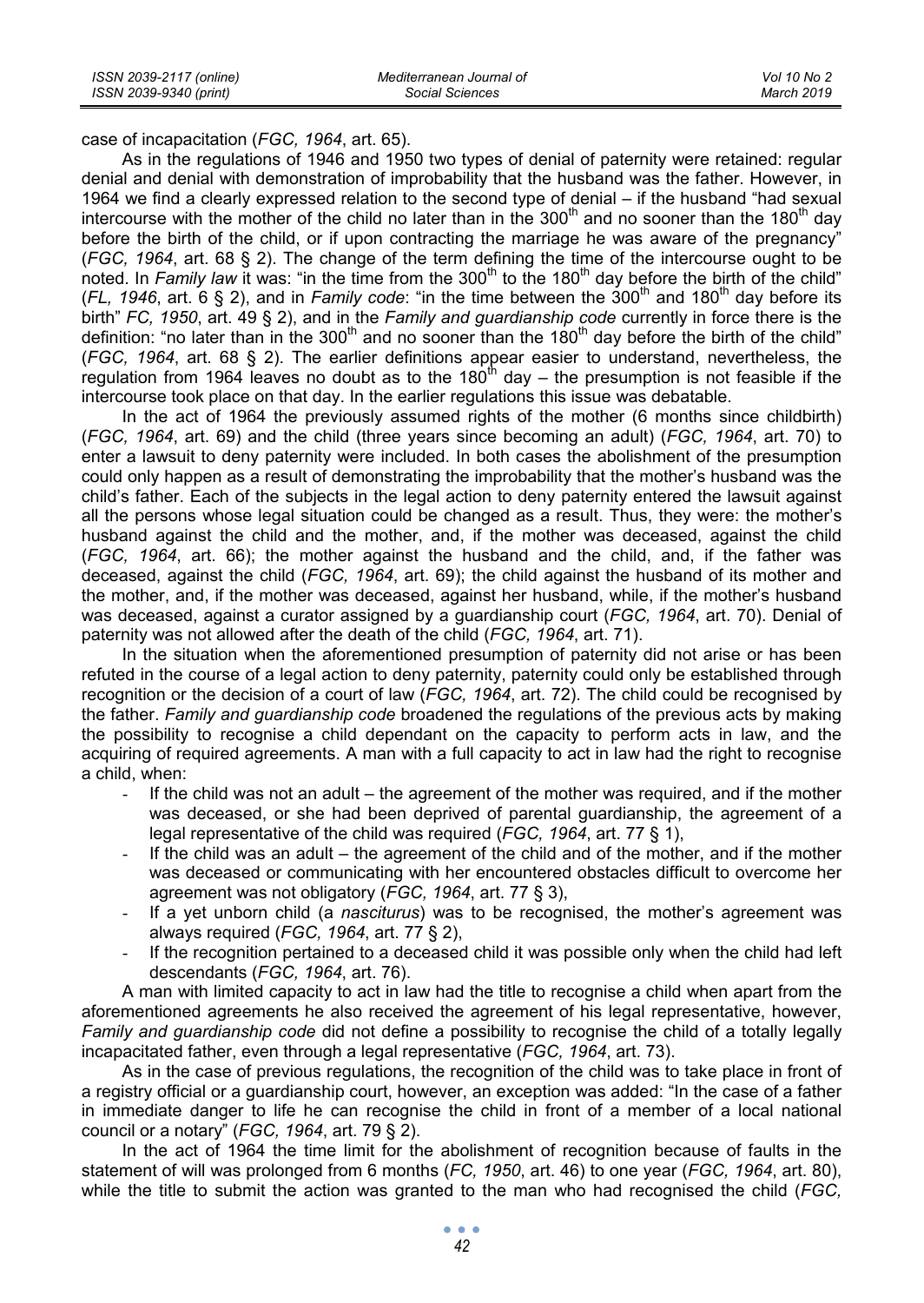| ISSN 2039-2117 (online) | Mediterranean Journal of | Vol 10 No 2 |
|-------------------------|--------------------------|-------------|
| ISSN 2039-9340 (print)  | Social Sciences          | March 2019  |

*1964*, art. 80) was well as the mother (*FGC, 1964*, art. 82 § 2), and the child (*FGC, 1964*, art. 81). The abolishment of the recognition was to be demanded only when the man who recognised the child was not its father. Also in this case the rule was applied that the legal action was entered against all persons whose legal situation could change (*FGC, 1964*, art. 82), while employing this institution was not possible after the death of the child (*FGC, 1964*, art. 83).

The subjects entitled to demand an establishment of paternity by a court of law were the child and the mother, while the latter could only do so before the child became an adult. In the course of a legal establishment of paternity it was presumed that the father of the child was the man who had sexual intercourse with its mother "not later than on the  $300<sup>th</sup>$  and not sooner than on the 180<sup>th</sup> day before the birth of the child" (*FGC, 1964*, art. 85).

*Family and guardianship code* referred to the regulations of 1946 in stating that "The circumstance in which the mother of the child had at the same time sexual intercourse with another man can be the basis to abolish the presumption only when from the circumstances it can be concluded that the paternity of another man is more probable" (*FGC, 1964*, art. 85 § 2). In the regulations of 1946 the court was to decide in the course of the proceedings whether the defendant is the father or not (*FL, 1946*, art. 48), in *Family code* of 1950 the issue is not addressed, and in 1964 it was stated that in such situation probability is to be considered.

A legal solution unseen before in Polish family law after the war was granting the prosecutor right of action in all the lawsuits pertaining to parentage in the *Family and guardianship law* of 1964 (*FGC, 1964*, art. 86). It ought to me emphasised that the right of action had no time limit, which is why even after the expiration of the time limit for other entitled subjects the legal situation of a child could be changed by a prosecutor – unless the child was dead.

The questions of evidence proceedings were made precise by the jurisdiction. In the sentence of December 18, 1951 the Supreme Court (Sąd Najwyższy; SC) stated that "in those establishment of paternity cases in which the interest of the child, who is under utmost care and protection of the People's State, and in which the interest of the society is present, the court ought take greatest measures to discover the material truth" (DSC, 1951 in: Krzemiński, 1961). Likewise, in 1953 the Supreme Court stated: "The solemnity with which the People's State treats the questions of the family, places the duty to take particular care to discover the material truth on the courts of law in establishment of paternity cases. That is why […] the court is obliged to make use of the prerogatives defined in art. 236 § 1 of the code of civil proceedings, i.e., to routinely accept evidence and conduct investigations aimed to discover it" (*Directive of the Supreme Court on the establishment of paternity by courts of law*,1952).

In evidence proceedings the method of the analysis of the most probable time of conception in which the dates of sexual intercourse were juxtaposed with the date childbirth was employed. A common argument put forward to support the thesis denying paternity was the fact that the presumed father had no children with women in other relationships (Genetico, n.d.). In 1955 the Supreme Court presumed that when the statements of both the sides are completely consistent, it is not excluded that the evidence proceedings be limited to collecting statements form the sides (DSC, 1951 in: Ignatowicz, 1959, p. 460), therefore, the method could arise naturally, if the statements of the sides were unanimous.

Yet another method employed in the years after the war was anthropological investigation consisting in comparison of quantitative measurements of the human body, conducted with the use of measurement units (the height of the body, weight of the body, length of head) as well as descriptive qualitative features, defined through verbal description (e.g., profile of the nose: straight, concave, bulging) between the investigated persons, e.g., the mother, the child, and the male defendant (Genetico, n.d.). However, this subjective method was not widely recognised and was only employed as supplement. The Supreme Court stated that "evidence from anthropological investigation in establishment of paternity cases cannot, because of its essence, in the current state of science, constitute in and of itself a basis for the establishment or denial of paternity" (*Decision of the Voivodship Court for Warsaw*, 1958).

In the discussed period the method of establishing paternity which was held in the highest regard was the examination of blood types. The rules of inheritance of the AB0 set were described by Ludwik Hirszfeld – the creator of serological anthropology – in 1924 (Hirszfeld et al., 1924 in: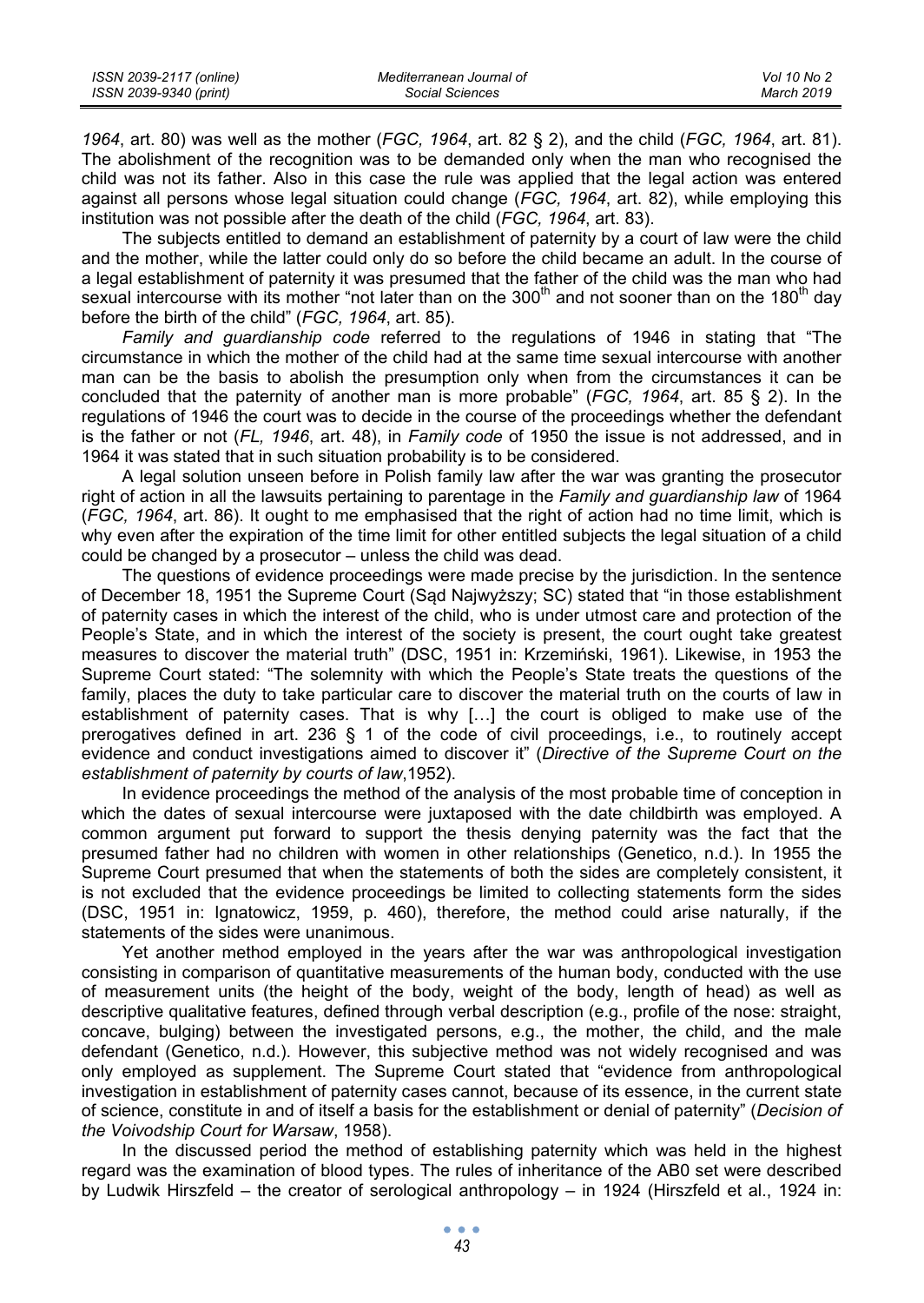| ISSN 2039-2117 (online) | Mediterranean Journal of | Vol 10 No 2 |
|-------------------------|--------------------------|-------------|
| ISSN 2039-9340 (print)  | Social Sciences          | March 2019  |

Hirszfeld, 1946), which allowed for the inclusion of this test in paternity cases as excluding evidence. In 1948 the Supreme Court noted the indisputability of the method (DSC, 1948), and in 1953 the fact was emphasised in *Directives of the Supreme Court in establishing paternity by courts of law*, stating that "the rules of inheritance of certain blood types which allow an expert to issue an opinion on the exclusion of paternity have been confirmed empirically, i.e., through observation and experience, on such vast evidence material, that they can be deemed sufficiently reliable […] That is why if an expert, on the basis of a comparison of blood types, issues an opinion that the paternity of a presumed father is excluded, the result of such evidence ought to be considered as more reliable than evidence from the statements of witnesses and sides of the proceedings, because those are by their nature highly subjective and may turn out to be objectively false" (*Directive of the Supreme Court on the establishment of paternity by courts of law*, 1952).

The time limit given in establishing paternity was based on two methods of subjective character: witness statements in the analysis of the most probable time of conception and anthropological examination, and one objective method: the blood type test, which provided excluding evidence. Only the development of medicine and genetics provided objective evidence in paternity establishment, while at the same time raising new doubts.

### **4. 1978-2009. Towards DNA Tests**

In 1976 the Constitution of People's Republic of Poland was amended. The quarantee of equal rights was broadened to state that: "Citizens of the People's Republic of Poland have equal rights regardless of their sex, birth, education, profession, nationality, race, religious denomination, and social position" (Act on the change of the Constitution of the People's Republic of Poland, 1976, pt. 30). It was the first time that the constitution addressed birth and the equality of the rights resulting from it. From the perspective of the discussed subject matter Article 67 of the Constitution was also relevant; therein it was stated that "(2) It is the duty of the parents to raise their children to be honest citizens of the People's Republic of Poland, aware of their rights. (3) People's Republic of Poland secures the realisation of alimony rights and duties. (4) Children born outside marriage have the same rights as children born within marriage" (Act on the change of the Constitution of the People's Republic of Poland, 1976, pt. 38). Thus, the responsibility of both the parents for raising children was directly pointed to and all the differences in the treatment of legitimate and illegitimate children were removed. Such assumption was in accordance with the European Convention on the Legal Status of Children Born out of Wedlock (ECLSCBW) which was signed in Strasbourg on October 15, 1975. Although the Convention was ratified by Poland only in 1996 (Act ratifying the ECLSCBW, 1999), it is doubtless that its directives influenced the amendments to the Constitution of People's Republic of Poland. The Convention stated that the maternity of a non-marital child is decided on the basis of the birth of the child exclusively (COE, 1975, art. 2), which was a reflection of the ancient Roman proverb *mater semper certa est*. The paternity of a non-marital child, in turn, was to be stated or established in the course of voluntary recognition or the sentence of a court of law (COE, 1975, art. 3). Article 5 of the Convention required that scientific evidence be allowed in court proceedings in paternity cases to establish or exclude paternity (COE, 1975, art. 5). The consequence of the establishment of parentage was the imposing on the parents of non-marital children the same duties as those of the parents of marital children (COE, 1975, art. 6). Non-marital children were also granted inheritance rights (COE, 1975, art. 9).

Meanwhile, no significant changes were introduced to the family law of contemporary Poland until 2009. One of the factors causing the halt in the legislative works was certainly the social and political situation of Poland, which was the first state in the Eastern Bloc to begin political transformation. The end of the 1970s was the time of workers' strikes in Poland, the year 1978 saw Karol Wojtyła, later John Paul II, elected pope, who would call for respect for tradition and dignity. The Independent Self-Governing Labour Union "Solidarność", one of the pillars of anti-communist opposition in the People's Republic of Poland, was started in 1980. On August 14, 1980 the famous protest in Gdańsk shipyards began – it was then that Lech Wałęsa joined in, to become the symbol of the fight for independent Poland, a Peace Nobel Prize winner (1983), and the first freely elected President of Poland. Polish jurists had to yet again face the challenge of creating a new legal order,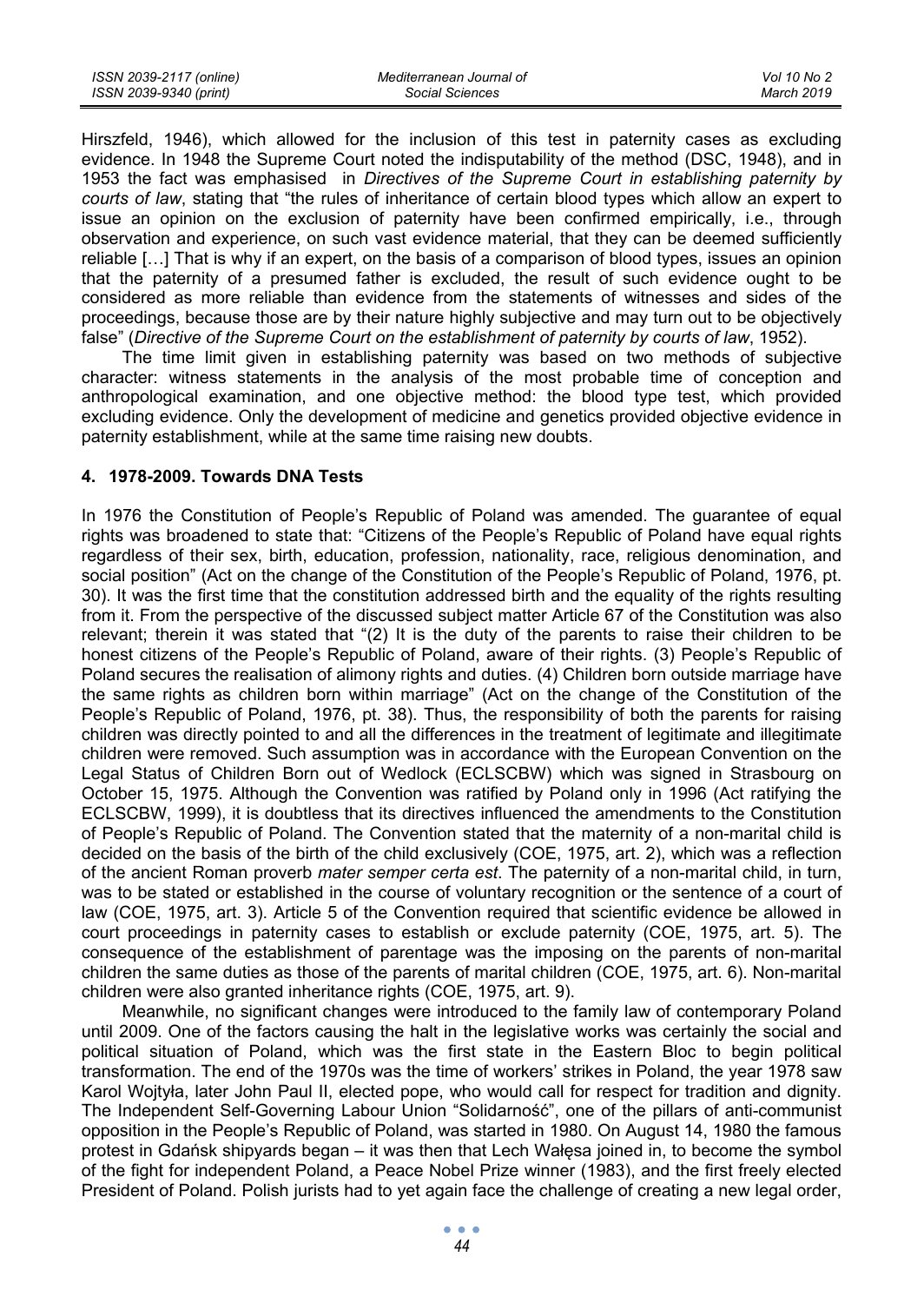| ISSN 2039-2117 (online) | Mediterranean Journal of | Vol 10 No 2 |
|-------------------------|--------------------------|-------------|
| ISSN 2039-9340 (print)  | Social Sciences          | March 2019  |

this time based on the rules of the democratic rule of law. In 1997 a new constitution was enacted, termed also the "Human rights constitution", because these were the questions which were regulated in detail in the first part of this legal act. In article 18 of the Constitution it was indicated that "Marriage, as a relationship between a woman and a man, family, maternity, and parentage are protected by the Republic of Poland" and in art. 32 it is broadly guaranteed: "(1) All are equal before law. All have the right to be treated equally by public authorities. (2) No one may be discriminated in political, social, or economic life for any reason whatsoever" (CRP, 1997, art. 32). It is the broadest clause forbidding discrimination in the 100 years of the newest history of Polish law.

The legislator, focusing on the creation of a new political system of the Polish state, has failed to revise family law, however, even though at that time the questions of family law were not the priority, biological and medical sciences were developing dynamically, allowing the introduction of new methods in evidence proceedings. In the 1970s the HLA (Human Leukocyte Antigens) test was included in the methods employed to establish paternity, and the first decision of the Supreme Court in the matter was issued on May 24, 1978 allowing the use of the evidence in judicial practice (DSC, 1978). Because of the high cost of the test and the substantial amount of blood necessary to conduct it the examinations were only carried out as supplement, nevertheless, their number would increase until 1993 (Karpiewska, 2015, p. 193). The beginning of the 1990s made it possible to introduce a new type of evidence to court proceedings in establishment of paternity: the DNA test. One of the first (Berent et al., 2002) Supreme Court decisions on the matter was issued on February 16, 1994 (DSC, 1993). Therein the Court stated that introduction of DNA tests to judicial practice "cannot lead to breaching the rules of the proceedings by limiting the scope of evidence proceedings and the judicial evaluation of evidence". Therefore, originally DNA tests were treated as supplementary, rather than exclusive evidence. The position of the Supreme Court did not change until 1999. In the decision of September 17, 1999 (DSC, 1998) one can read: "As it is commonly known, the circle of the types of evidence serving to deny the presumption of paternity connected with sexual intercourse within the legal time limit of conception has been gradually expanding with the development of natural sciences. To the evidence admissible in Polish judicial practice such as infertility (…), evidence excluding paternity based on the juxtaposition of the time of sexual intercourse between the defendant and the mother of the child with the child's stage of development (…), blood type evidence (…), anthropological examination evidence (…) the DNA test was added at the beginning of the 1990s (…). Contrary to the other types of evidence which can be employed exclusively to exclude the paternity of the defendant with certainty, it makes it possible to confirm that the defendant is the father of the child with probability equalling practical certainty (…)" (DSC, 1998, in: Berent et al., 2002). It may be stated that since that moment DNA tests have been recognised as an objective method allowing to confirm or exclude paternity of the defendant in Polish judicial practice.

# **5. After 2009. Mater Semper Cert Est?**

The works on amendments to *Family and guardianship code* of 1964 resulted in the amendment to the act, passed on November 6, 2008, which was intended to come into force in June 2009. In the area of the presumption of the paternity of the mother's husband the duality of denials was removed. The mother's husband was able to demonstrate that he is not the child's father in each case (FGC, 1964, art. 67) when the child was born within marriage (FGC, 1964, art. 64). The time limit of 6 months since acquiring information about the birth of the child to enter a lawsuit to deny the paternity of the mother's husband was retained, placing social bonds above biological ones. The mother's husband had the right to use the legitimisation of a prosecutor to enter legal action for the denial of paternity after this time, however, the validity of such application remained to be assessed by the prosecutor. As a result, if a child was raised by a married couple, and the husband knew that he is not the father and accepted that fact for more than 6 months, he would lose the legitimacy to deny paternity and to be released of his parental and alimony duties. Similarly in the case of the recognition of a child the legislator provided the man with the time limit of 6 months since the day of acquiring the information that the child was not his to initiate legal action to deny the presumption of paternity. Thus, the legislator deemed the relationship between the parent and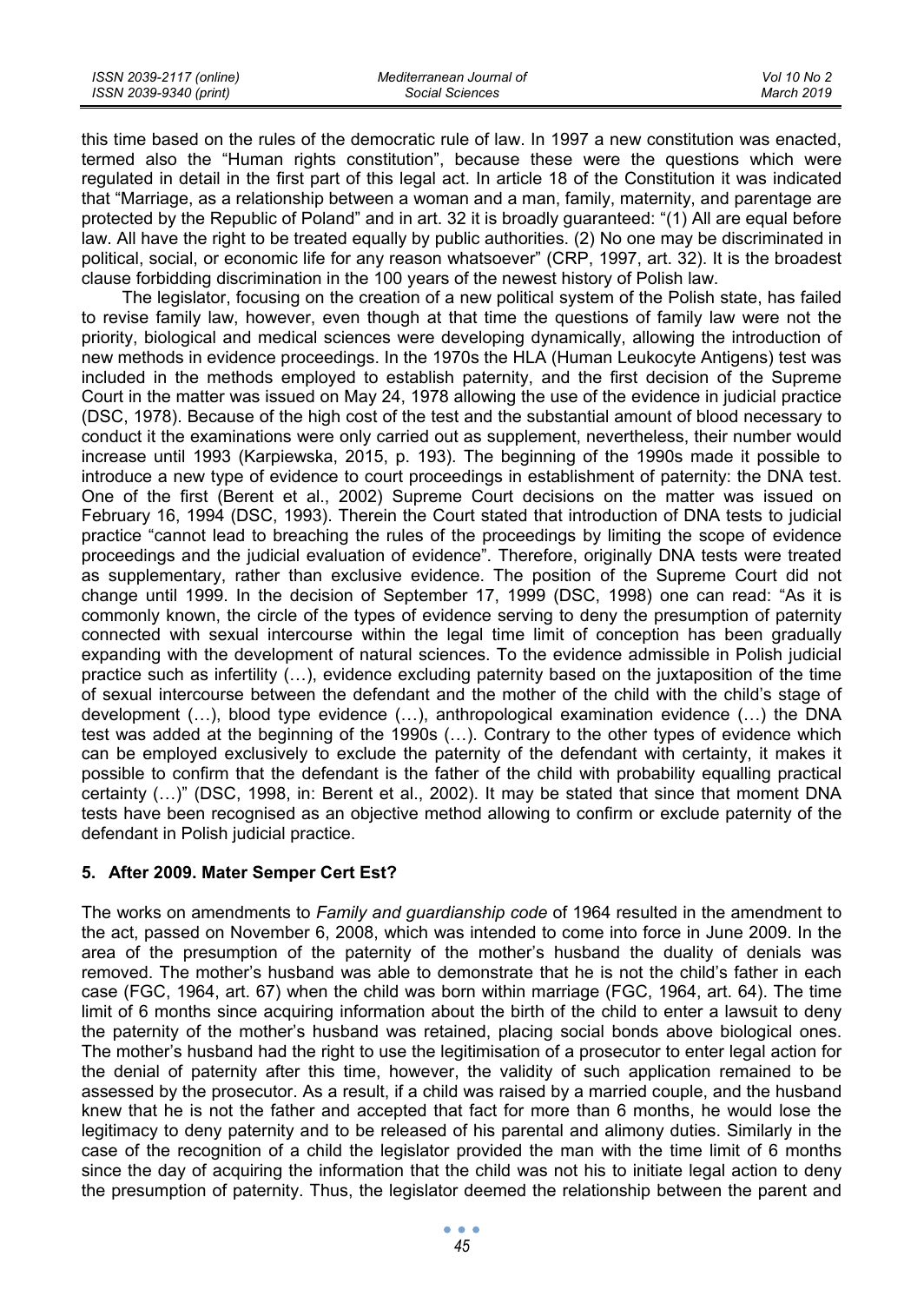| ISSN 2039-2117 (online) | Mediterranean Journal of | Vol 10 No 2 |
|-------------------------|--------------------------|-------------|
| ISSN 2039-9340 (print)  | Social Sciences          | March 2019  |

the child as more important than the biological relationship.

Yet another new solution was the limitation of the right to enter a lawsuit to deny paternity "if the child was conceived as a result of a medical procedure that the father had accepted" (FGC, 1964, art. 68). This regulation was the consequence of the introduction of the in vitro fertilisation into medical practice. The procedure was granted legal status in 2015 (*Act on treating infertility,*  2015).

In the discussed amendment the rules of establishing maternity were introduced. Art.  $61^9$ states that "The mother of the child is the woman who has given birth to it" (FGC, 1964, art. 61<sup>9</sup>), at the same time creating the opportunity to establish and deny maternity, granting the legitimacy in the matter to the mother, the woman entered into the birth certificate, the child, and father, and the man whose paternity has been established in connection with the entering of the personal data of a woman into civil registry documents in the "Mother" section. The regulation is the result of the development of medicine, in vitro fertilisation, as well as surrogacy, the last of which has yet to be regulated by Polish law, which does not distinguish between genetic (the donor of the female gamete), biological (the woman giving birth) (Karpiewska, 2015, p. 190), legal (the woman granted parental power), and social maternity (the woman raising the child).

In the Roman proverb quoted as the motto of the present paper: *Mater semper certa est, pater est quem nuptiae demonstrant* one can find unshaken certainty as to who the mother of a child is, which has, however, been undermined by achievements in medical sciences. At the same time paternity, which had for thousands of years been connected with being married to the child's mother, has become feasible to determine with certainty. Children born outside marriage, who had for thousands of years been treated as orphans, bastards, and by-blows, stigmatised and cast out into the margins of society, have now been granted equal rights with children born within wedlock, which has become so obvious in the contemporary legal order that detailed regulation is no longer provided. Everything is included in the statement: "All are equal before law" (CRP, 1997, art. 32).

#### **References**

- *Act on acts of marital status* (1945). The decree proclaimed on 25 September, 1945. Journal of Laws 1945.48.272.
- *Act on the codification commission* (1919). Proclaimed on 3 June, 1919. Journal of Laws 1919.44.315.

*Act on treating infertility* (2015). The act proclaimed on 25 June, 2015. Journal of Laws 2015.1087.

- Act on the conditions of the permissibility of abortion (1956). The act proclaimed on 27 April, 1956. Journal of Laws 1956.12.61.
- Act on the change of the Constitution of the People's Republic of Poland (1976). The act proclaimed on 10 February, 1976. Journal of Laws 1976.5.29.
- Act ratifying the European Convention on the Legal Status of Children Born out of Wedlock (1999). The act proclaimed on 24 April, 1996, ratified 22 September,.1996. Journal of Laws 1999.79.888.
- Arnold, S., Kurkiewicz, W., Tatomir, A., and Żurawski, W. (1990). Dzieje Świata: chronologiczny przegląd ważniejszych wydarzeń [History of the world: a chronological review of the most important historical events] (4th ed.). Warszawa: Ludowa Spółdzielnia Wydawnicza.
- [ACEI] Association for Childhood Education International (2017). *125 Years and Counting: 1892-2017*. [Online] Availiable: https://www.acei.org/about/ (July 10, 2018).
- Berent, J., Jacewicz, R., and Szram, P. (2002). Ewolucja poglądów Sądu Najwyższego dotyczących dowodu w badaniach DNA w sprawach dochodzenia ojcostwa [Evolution of the views of the Supreme Court on DNA test evidence in establishment of paternity cases], *Archiwum Medycyny Sądowej i Kryminologii,* 52. 195- 204. [Online] Availiable: http://www.amsik.pl/index.php?option=com\_content&task=view&id=184 (July 10, 2018).
- [COE] Council of Europe (1975). European Convention on the Legal Status of Children Born out of Wedlock. The act proclaimed on 15 October, 1975. [Online] Availiable: https://rm.coe.int /CoERMPublicCommonSearchServices/DisplayDCTMContent?documentId=0900001680076da4 (July 10, 2018).
- [CPRP] Constitution of People's Republic of Poland (1952). The act proclaimed on 22 July, 1952. Journal of Laws 1952.33.232.
- [CRP] Constitution of Republic of Poland (1921). The act proclaimed on 3 March, 1921. Journal of Laws 1921.44.267.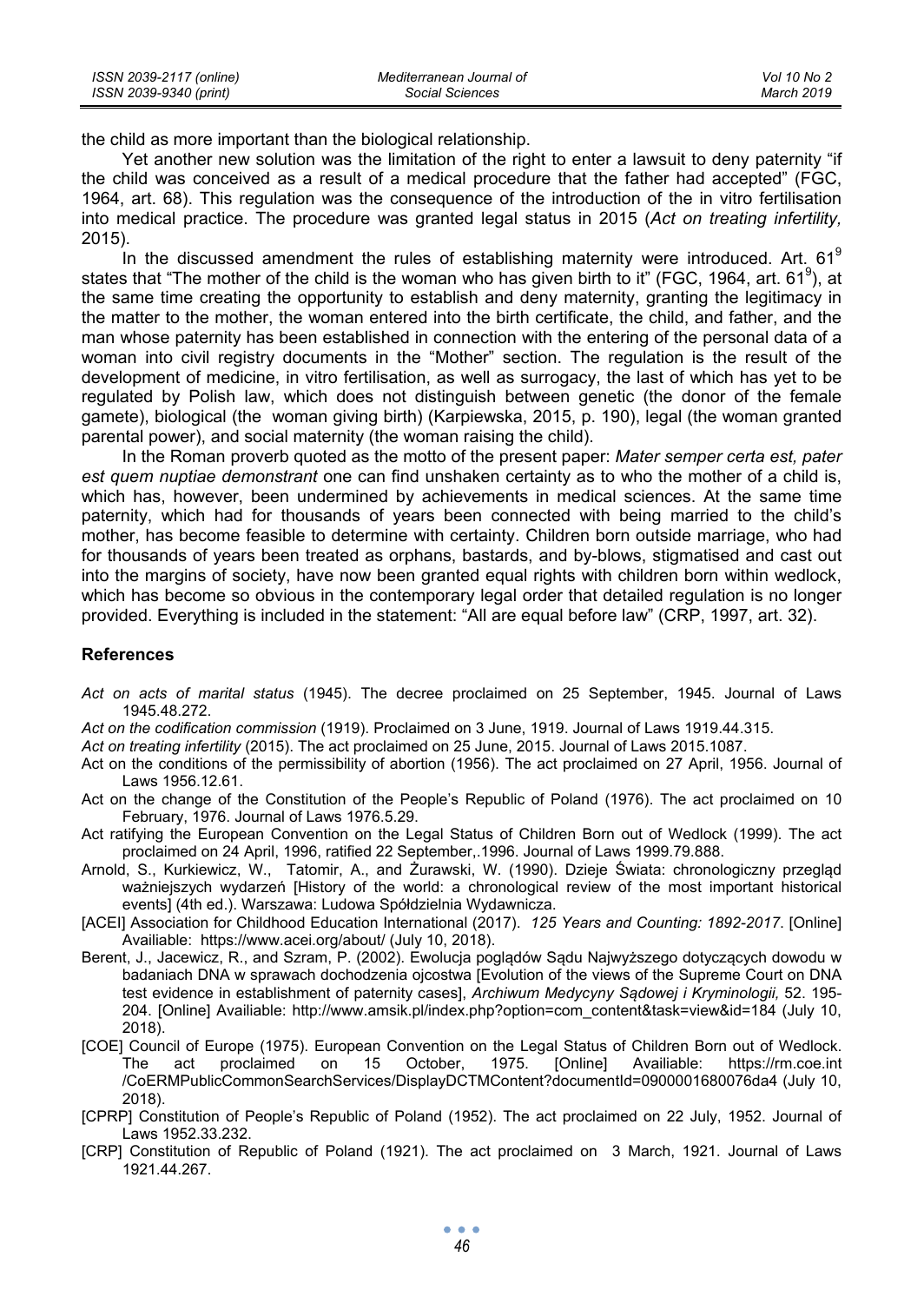- [CRP] Konstytucja Rzeczypospolitej Polskiej (1997). The act proclaimed on 2 April, 1997. Journal of Laws 1997.78.483.
- Czyż, E. (2002). *Prawa dziecka* [Child's rights]. Warszawa: Helsińska Fundacja Praw Człowieka.
- *Decree on the change in the family code* (1953). The decree proclaimed on 3 June, 1953. Journal of Laws 1953.31.124.
- Directive of the Supreme Court on the establishment of paternity by courts of law (1952). C Prez. 166/52 OSN 31/53.
- [DSC] Decision of the Supreme Court (1948). Decision issued 6 July, 1948. C 393/48. *Państwo i Prawo,* 11/49, 149.
- [DSC] Decision of the Supreme Court (1951). Decision issued 18 December, 1951. C 1556/51 NP 8-9/52 p. 96 and NP 12/52 p. 53.

[DSC] Decision of the Supreme Court (1955). Decision issued 1 October, 1955, in the case 3 CR 782/55.

Decision of the Voivodship Court for Warsaw (1958). Decision issued 23 July, 1958. Cr 923/58 - OSPiKA 80/59.

- [DSC] Decision of the Supreme Court (1978). Decision issued 24 May, 1978 in the case II CRN 80/78.
- [DSC] Decision of the Supreme Court (1993). Decision issued 16 February, 1994 in the case II CRN 176/93.
- [DSC] Decision of the Supreme Court (1998). Decision issued 19 September, 1999 in the case I CKN 1138/98.
- [FGC] *Family and guardianship code* (1964). The act proclaimed on 25 February, 1964. Journal of Laws 1964.9.59.
- [FC] *Family code* (1950)*.* The act proclaimed on 27 June, 1950. Journal of Laws 1950.34.308.
- [FL] *Family law* (1946). The decree proclaimed on 22 January, 1946. Journal of Laws 1946.6.52.
- Fiedorczyk, P. (2014). *Status prawny dzieci pozamałżeńskiech w prawie rodzinnym pierwszych lat Polski Ludowej* [Legal status of non-marital children in the family law of the first years of the People's Republic of Poland]. Miscellanea Historoco-Iuridica vol. XIII(2). DOI: 10.15290/mhi.2014.13.02.07. 123-138.
- *Foreign Policy Global Thinkers* (2016). [Online] Availiable: https://gt.foreignpolicy.com/2016/category/thechallengers (July 12, 2018).
- Genetico (n.d.). Historia ustalania ojcostwa [History of the establishment of paternity]. [Online] Availiable: https://www.genetico.pl/historia\_badan.html (July 10, 2018).
- *Guardianship law* (1946). The decree proclaimed on 14 May, 1946. Journal of Laws 1946.20.135.
- Hirszfeld, L. (1946). Historia jednego życia [The Story of One Life]. Warszawa: Spółdzielnia Wydawnicza "Czytelnik".
- Hirszfeld H., Hirszfeld L., and Brokman H. (1924). *On the Susceptibility to Diphteria (Schick Test Positive) with Reference to Inheritance of Blood Groups*. *Journal of Immunology,* 9. 571-591.
- Ignatowicz, J. (1959). *Kodeks rodzinny* [Family Code]. Warszawa: Państwowe Wydawnictwo Naukowe.

Ignatowicz, J. (2000). *Prawo rodzinne* [Family Law]. Warszawa: Państwowe Wydawnictwo Naukowe.

- Jurczyk-Romanowska E. (2014). The Results of the Work of the Polish-Czechoslovakian Legal Cooperation Commission Pertaining to the Legal Situation of Children – the Polish Perspective. *Czech-Polish Historical and Pedagogical Journal,* 6(1), 77-88.
- Karpiewska A. (2015). The Development of Serological and Molecular Methods of Paternity Testing in Poland. *Problems of Forensic Sciences,* 103, 178-194.
- Krzemiński, Z. (1961). Sądowe ustalenie ojcostwa: stan prawny na dzień 1. IX. 1961. [Judicial establishment of paternity: legal status as of September 1, 1961]. *Palestra,* 5(11), 1-42.
- Kuźnicka, D. (2016). *Prawo do tożsamości jako prawo dziecka wybrane zagadnienia* [Right to an identity as a child's right - selected issues]. *Folia Iuridica Universitetis Wratislaviensis*, 5(2), 181-198.
- [LON] League of Nations (1924). *Declaration of the Rights of the Child*. Adopted 26 September, 1924. [Online] Availiable: http://www.un-documents.net/gdrc1924.htm (July 10, 2018).
- Markel, H. (2009, December 14). Case Shined First Light on Abuse of Childen. *The New York Times.* [Online] Availiable: https://www.nytimes.com/2009/12/15/health/15abus.html?ref=science (July 10, 2018).

*Marriage law* (1945). The decree proclaimed on 25 September, 1945. Journal of Laws 1945.48.270.

*Marriage property law* (1946). The decree proclaimed of 29 May, 1946. Journal of Laws 1946.31.196.

- Radwański, Z. (2008). *Miejsce prawa rodzinnego w systemie* prawa [The place of family law in the legal system]. *Państwo i Prawo*, 1(3), 3-15.
- *Regulations introducing the family law* (1946). The decree proclaimed on 22 January, 1946. Journal of Laws 1946.6.53.
- *Regulations introducing the Family and guardianship code* (1964). The act proclaimed on 25 February, 1964. Journal of Laws 1964.9.60.
- *Regulations introducing the guardianship law* (1946). The decree proclaimed on 14 May, 1946. Journal of Laws 1946.20.136.
- *Regulations introducing the marriage law* (1945). The decree proclaimed on 25 September, 1945, Journal of Laws 1945.48.271.
- *Regulations introducing the marriage property law* (1946). The decree proclaimed on 29 May, 1946. Journal of Laws 1946.31.197.